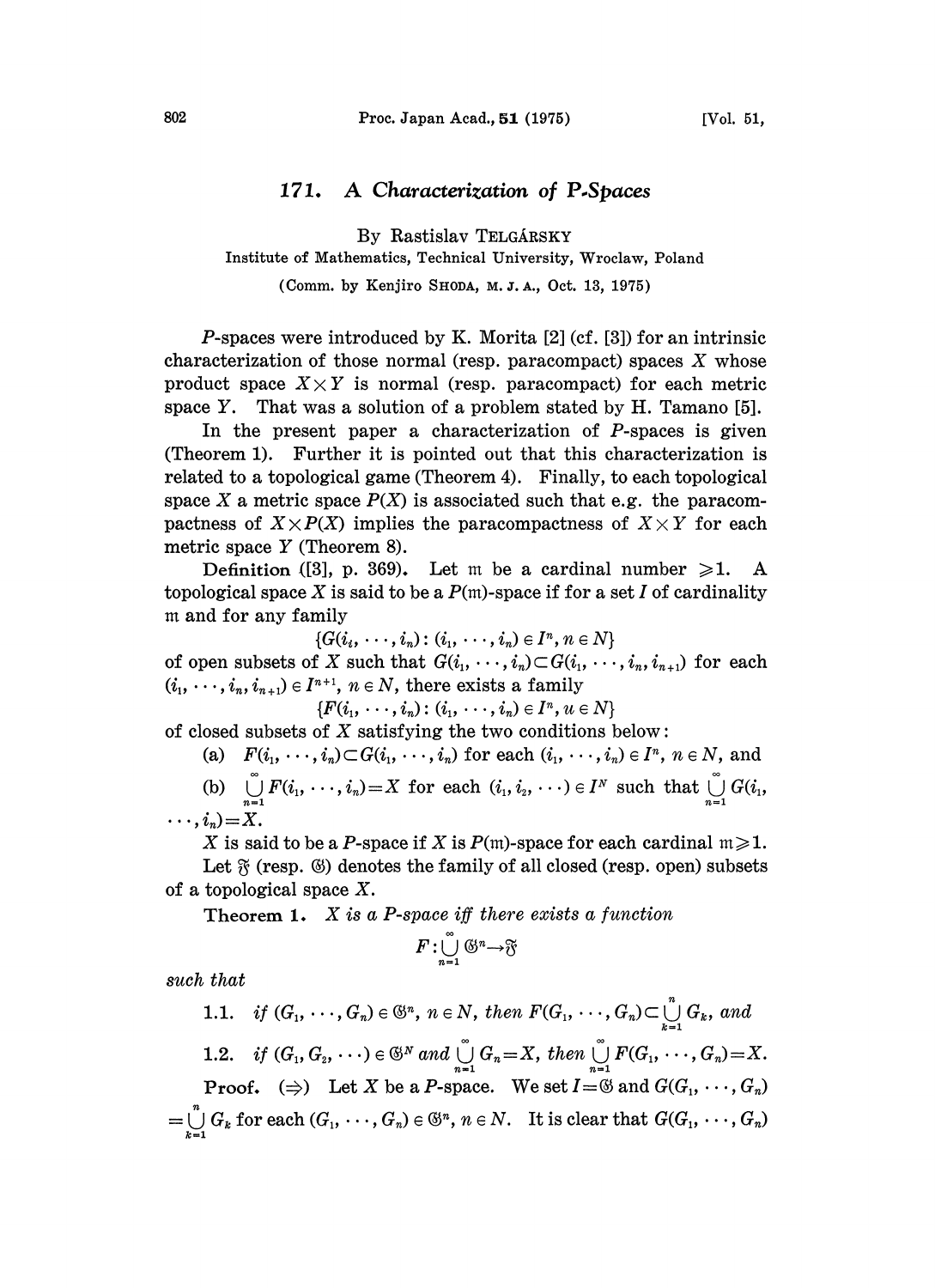$\subset G(G_1, \dots, G_n, G_{n+1})$  for each  $(G_1, \dots, G_n, G_{n+1}) \in G^{n+1}$ ,  $n \in N$ . Thus there exists a family

 ${F(G_1, \ldots, G_n): (G_1, \ldots, G_n) \in \mathbb{S}^n, n \in N}$ 

of closed subsets of  $X$  so that the conditions (a) and (b) are satisfied. Since  $G(G_1, \dots, G_n) = \bigcup_{k=1}^n G_k$ , it follows that the function  $F: \bigcup_{n=1}^{\infty} G_n$ has the properties 1.1 and 1.2.

( $\Leftarrow$ ) Let F be a function from  $\bigcup_{n=1}^{\infty}$  ( $\mathbb{S}^n$  into  $\mathfrak{F}$  such that 1.1 and 1.2 are satisfied. Let  $I$  be any nonvoid index set and let

 $\{G(i_1, \ldots, i_n): (i_1, \ldots, i_n) \in I^n, n \in N\}$ 

be a family of open sets in X such that  $G(i_1, \dots, i_n) \subset G(i_1, \dots, i_n, i_{n+1})$ for each  $(i_1, \dots, i_n, i_{n+1}) \in I^{n+1}$ ,  $n \in N$ . We set

 $F(i_1, \dots, i_n) = F(G(i_1), G(i_1, i_2), \dots, G(i_1, \dots, i_n))$ 

for each  $(i_1, \dots, i_n) \in I^n$ ,  $n \in N$ . Then we have  $F(i_1, \dots, i_n) \subset G(i_1, \dots, i_n)$ for each  $(i_1, \dots, i_n) \in I^n$ ,  $n \in N$ . Let  $(i_1, i_2, \dots) \in I^N$  and let  $\bigcup_{n=1}^{\infty} G(i_1, \dots, i_n)$  $=X.$  Then  $\bigcup_{n=1} F(i_1, \dots, i_n) = \bigcup_{n=1} F(G(i_1), G(i_1, i_2), \dots, G(i_1, \dots, i_n)) = X.$ Hence  $X$  is a  $P$ -space.

Theorem 2 which follows is just another variant of Theorem 1.

Theorem 2. X is a P-space iff there exists a function  $F$  defined on the family of all finite sequences  $G_1 \subset G_2 \subset \cdots \subset G_n$  of open sets in X such that  $F(G_1, \dots, G_n) \in \mathfrak{F}$ ,  $F(G_1, \dots, G_n) \subset G_n$  and if  $(G_1, G_2, \dots) \in \mathfrak{G}^N$ ,  $G_n \subset G_{n+1}$  for each  $n \in N$  and  $\bigcup_{n=1}^{\infty} G_n=X$ , then  $\bigcup_{n=1}^{\infty} F(G_1, \dots, G_n)=X$ .

The function  $F$  for some of  $P$ -spaces can be easily defined and the verifications of conditions 1.1 and 1.2 are not difficult. Here are some examples.

Example 1. Let  $X$  be a countably compact space. Then we set  $F(G_1, \dots, G_n) = X$  if  $\bigcup_{k=1}^n G_k = X$ , and we set  $F(G_1, \dots, G_n) = \emptyset$  if  $\bigcup_{k=1}^n G_k \neq X$ . Example 2. Let X be a  $\sigma$ -compact space, i.e., let  $X = \bigcup_{n=1}^{\infty} C_n$  where  $C_1, C_2, \cdots$  are compact subsets of X. We set  $F(G_1, \cdots, G_n) = \bigcup \{C_k : k \}$  $\leq n, C_k \subset \bigcup_{m=1}^n G_m$ .

Example 3. Let  $X$  be a perfectly normal space. Then for each  $G \in \mathcal{G}$  there exists a sequence  $(F_1(G), F_2(G), \dots) \in \mathfrak{F}^N$  such that  $G = \bigcup_{n=1}^{\infty} F_n(G)$ . We set  $F(G_1, \dots, G_n) = \bigcup_{k=1}^{n} \bigcup_{m=1}^{n} F_k(G_m)$ . Example 4. Let  $(X, d)$  be a metric space. We set  $F(G_1, \dots, G_n) = X$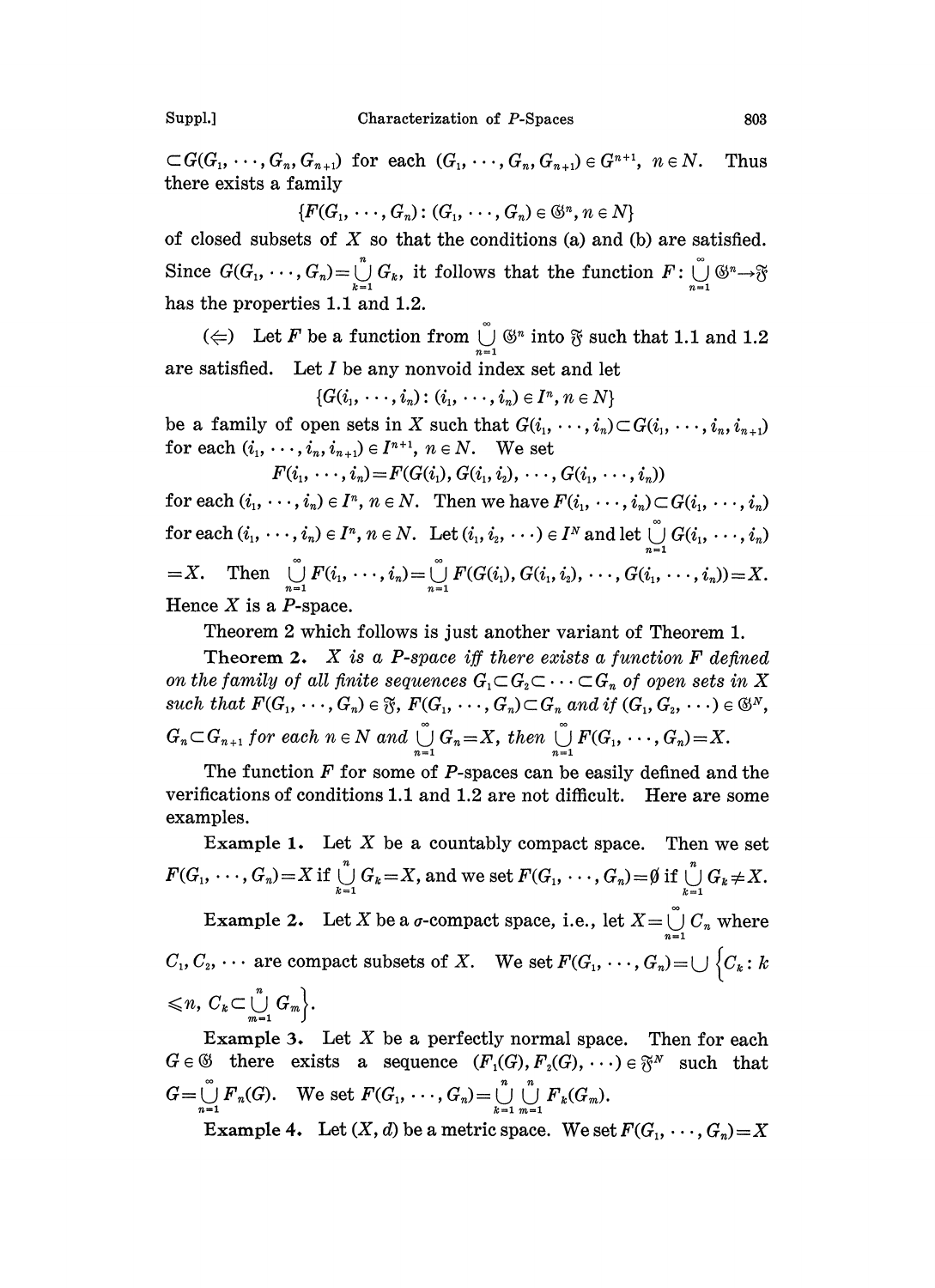804 R. TELGÁRSKY [Vol. 51,

if  $\bigcup_{i=1}^{n} G_i = X$  and we set  $F(G_1, \dots, G_n) = \Big\{x \in X : d(x, y) \geq 1/n \text{ for each }$  $y \in X - \bigcup_{k=1}^n G_k$  if  $\bigcup_{k=1}^n G_k \neq X$ .

Theorem 3. Let  $m \ge \aleph_0$ . Then X is a P(m)-space iff for each family  $\mathfrak{A}\subset\mathfrak{G}$  with card  $\mathfrak{A}\leq\mathfrak{m}$  there exists a function  $F:\bigcup\limits_{n=1}^{\infty}\mathfrak{A}^{n}\rightarrow\mathfrak{F}$  such that

3.1. 
$$
F(A_1, \dots, A_n) \subset \bigcup_{k=1}^n A_k
$$
 for each  $(A_1, \dots, A_n) \in \mathfrak{A}^n$ ,  $n \in \mathbb{N}$ 

and

3.2. 
$$
\bigcup_{n=1}^{\infty} F(A_1, \cdots, A_n) = X \text{ for each } (A_1, A_2, \cdots) \in \mathfrak{A}^N \text{ with } \bigcup_{n=1}^{\infty} A_n = X.
$$

The proof of Theorem 3 is similar to the proof of Theorem 1 and thus it is omitted.

Now we shall describe a game associated with P-spaces. Let  $X$ be a topological space. Then  $\Gamma(X)$  denotes the following infinite positional game with perfect information. There are two players: the first and the second one. The players choose alternatively consecutive terms of a sequence of subsets of  $X$  so that each player knows  $X$  and first k elements of that sequence when he is choosing the  $(k+1)$ -st element.

A sequence  $(G_1, F_1, G_2, F_2, \cdots)$  of subsets of X is said to be a play of  $\Gamma(X)$  if for each  $n \in N$  we have

- $1^{\circ}$   $G_n \in \mathcal{C}$  and  $G_n$  is chosen by the first player, and
- $2^{\circ}$   $F_n \in \mathfrak{F}$ ,  $F_n \subset \bigcup_{k=1}^n G_k$  and  $F_n$  is choosen by the second player.

A play  $(G_1, F_1, G_2, F_2, \cdots)$  is a win of the first player if  $\bigcup_{i=1}^{\infty} G_i = X$ and  $\bigcup_{n=1}^{\infty} F_n \neq X$ . A play  $(G_1, F_1, G_2, F_2, \cdots)$  is a win of the second player if  $\bigcup_{n=1} G_n \neq X$  or if  $\bigcup_{n=1} G_n = \bigcup_{n=1} F_n = X$ . Clearly, each play is a win of exactly one of the players.

The first player obliges the second one to choose  $F_n$  bounded by  $\bigcup_{i=1}^{\infty} G_k$ . The second player wants to choose sufficiently big sets  $F_n$ , because if  $\bigcup_{n=1}^{\infty} F_n = X$ , then he wins. On the other hand the first player tries to extend the set  $\bigcup_{k=1}^n G_k$  to obtain a cover of X, because if  $\bigcup_{n=1}^\infty G_n \neq X$ , then he loses the play.

A strategy of the first player is a function  $s: {\emptyset} \cup \bigcup_{n=1}^{\infty} {\mathfrak{F}}^n \to {\mathfrak{G}}.$  A strategy of the second player is a function  $t: \bigcup_{n=1} \mathbb{G}^n \to \mathfrak{F}$  such that  $t(G_1, \ldots, G_n)$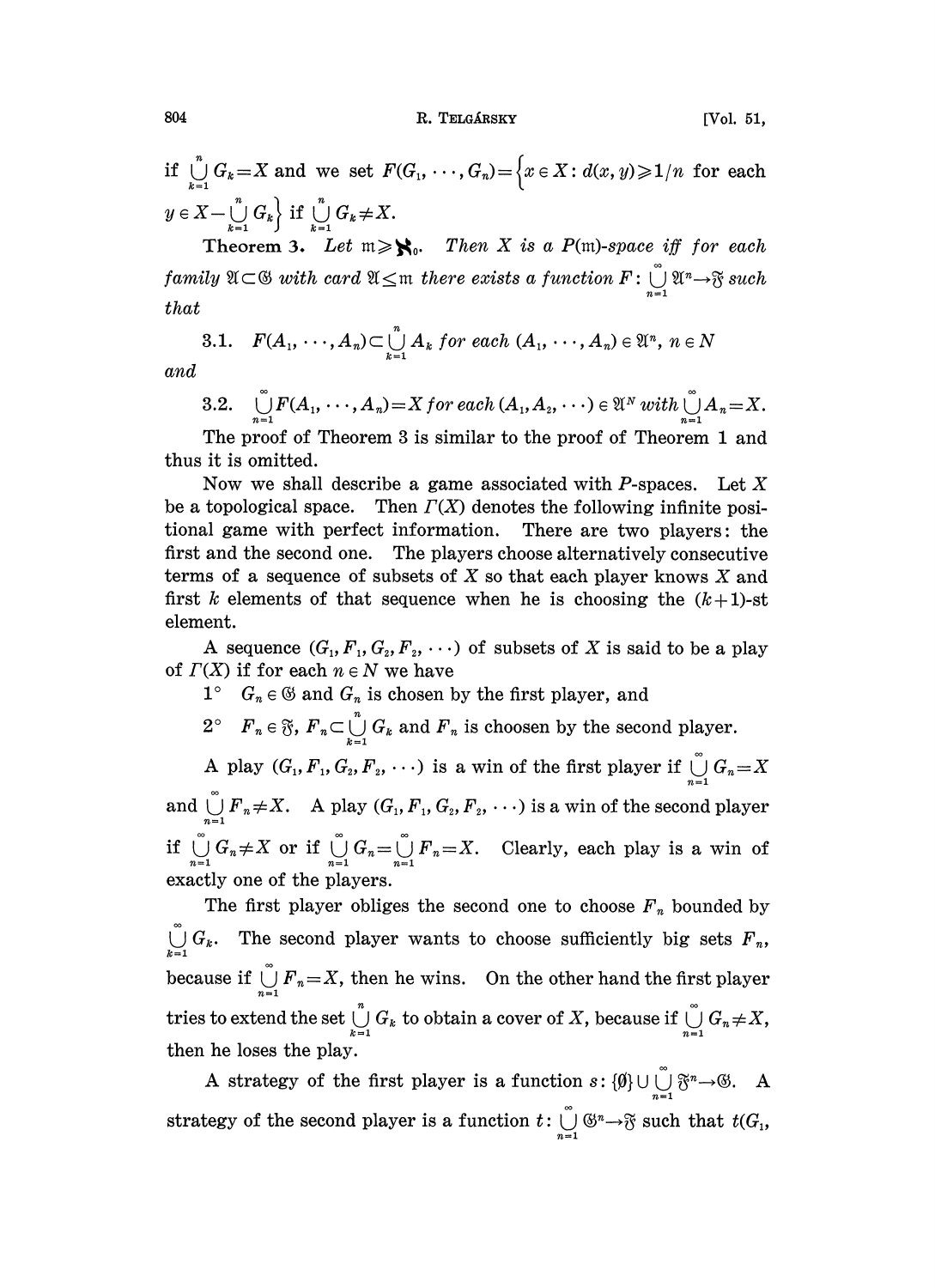$\ldots, G_n \subset \bigcup_{k=1}^n G_k$  for each  $(G_1, \ldots, G_n) \in \mathfrak{S}^n$ ,  $n \in \mathbb{N}$ .

For each pair  $(s, t)$  of strategies there exists a unique play  $(G_1, F_1,$  $G_2, F_2, \cdots$  of  $\Gamma(X)$  defined as follows:  $G_1 = s(\emptyset), F_1 = t(G_1), G_2 = s(F_1),$  $F<sub>2</sub>=t(G<sub>1</sub>, G<sub>2</sub>)$ , and so on.

A strategy  $s$  (resp.  $t$ ) is said to be winning if the first player (resp. the second player) using s (resp. t) wins every play of  $\Gamma(X)$ .

According to Theorem <sup>1</sup> and the definition of strategies we have the following game-theoretical characterization of P-spaces.

Theorem 4. X is a P-space iff the second player has a winning strategy in  $\Gamma(X)$ .

Let  $\Gamma(X, \mathfrak{A})$  denote the following modification of  $\Gamma(X)$ . The moves of the first player are restricted to the choice of sets belonging to a given family  $\mathfrak{A} \subset \mathfrak{G}$ .

Theorem 5. Let  $m \ge \aleph_0$ . Then X is a P(m)-space iff for each family  $\mathfrak{A}\subset \mathfrak{G}$  with card  $\mathfrak{A}\leqslant \mathfrak{m}$  the second player has a winning strategy in  $\Gamma(X, \mathfrak{A})$ .

Theorem 5 is an easy consequence of Theorem 3.

Let us note that the paper [6] contains a sufficient condition for a paracompact space  $X$  to get the paracompactness of the product space  $X \times Y$  with any paracompact space Y and the condition is nothing else as the existence of a winning strategy in some topological game on X.

To each space X we assign a metric space  $P(X)$  defined as follows.

$$
P(X) = \left\{ (G_1, G_2, \cdots) \in \mathbb{G}^N : \bigcup_{n=1}^{\infty} G_n = X \right\}.
$$

 $P(X) = \left\{(G_1, G_2, \dots) \in \mathbb{G}^N : \bigcup_{n=1} G_n = X\right\}.$  The canonical base of  $P(X)$  consists of all sets  $B(U_1, \dots, U_n) = \{(G_1, G_2, \dots, G_n)\}$  $\cdots$ )  $\in$   $P(X)$ :  $G_1 = U_1, \cdots, G_n = U_n$  where  $(U_1, \cdots, U_n) \in \mathfrak{S}^n$ ,  $n \in \mathbb{N}$ . It is well known that the canonical base is  $\sigma$ -discrete, the sets  $B(U_1, \dots, U_n)$ are open and closed and natural distance in  $P(X)$  is defined by setting  $d((U_1, U_2, \dots), (V_1, V_2, \dots)) = 0$  if  $U_n = V_n$  for each  $n \in N$  and  $d((U_1, U_2, \dots))$  $\ldots$ ,  $(V_1, V_2, \ldots)$  = 1/n if  $U_k \neq V_k$  for some  $k \in N$  and  $n = \min \{k \in N : U_k\}$  $\neq V_{k}$ .

In the proof of Theorem 6 we shall need the following

Lemma. Let S be a normal, countably paracompact space. Then for each  $\sigma$ -locally finite open cover  $\mathfrak A$  of  $S$  there exists a locally finite open cover  $\tilde{\otimes}$  of S such that  $\{\overline{H}: H \in \tilde{\otimes}\}$  refines  $\mathfrak{A}.$ 

Proof is obvious from [3, Lemma 1.5].

Theorem 6. If  $X \times P(X)$  is normal and countably paracompact, then  $X$  is a P-space.

**Proof.** Let X be a space such that the product space  $X \times P(X)$  is normal and countably paracompact. We shall point out that  $X$  admits a function F described by Theorem 1. For  $(G_1, \dots, G_n) \in \mathbb{S}^n$ ,  $n \in N$ ,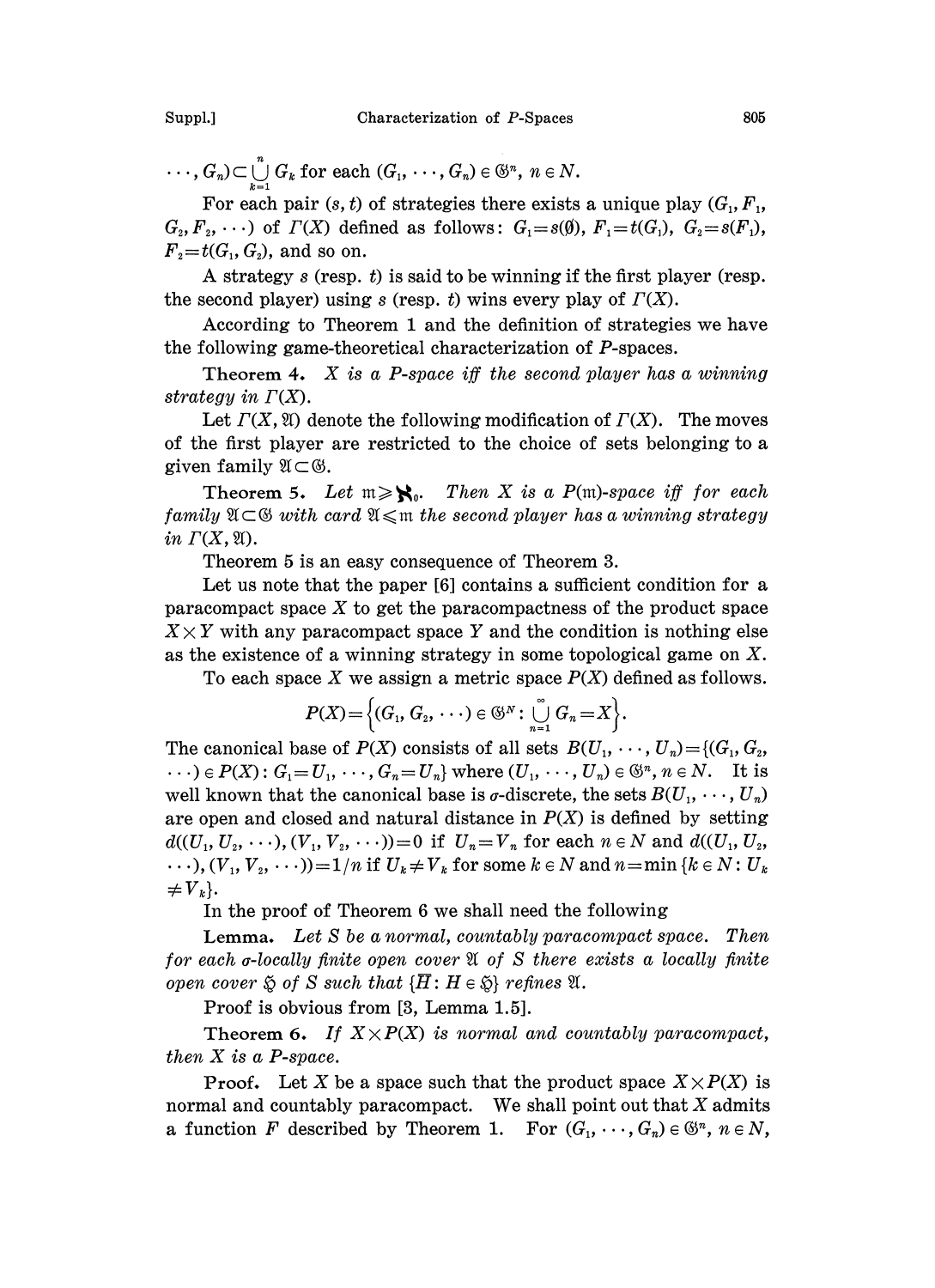806 R. TELGÁRSKY [Vol. 51,

set  $A(G_1, \dots, G_n) = \left(\bigcup_{k=1}^{\infty} G_k\right) \times B(G_1, \dots, G_n)$ . Since  $\mathfrak{B}=\{B(G_1,\ldots,G_n): (G_1,\ldots,G_n)\in\mathfrak{S}^n, n\in\mathbb{N}\}\,$ 

is  $\sigma$ -discrete in  $P(X)$ , it follows that the family

 $\mathfrak{A} = \{A(G_1, \dots, G_n) : (G_1, \dots, G_n) \in \mathfrak{S}^n, n \in N\}$ 

is *σ*-discrete in  $X \times P(X)$ . It is easily seen that  $\mathfrak A$  is an open cover of  $X \times P(X)$ . By Lemma there exists a locally finite open cover  $\tilde{\varphi}$  of  $X \times P(X)$  such that  $\{H : H \in \mathfrak{F}\}\$  refines  $\mathfrak{A}$ . For each  $(G_1, \dots, G_n) \in \mathfrak{G}^n$ ,  $n \in N$  and  $H \in \mathfrak{H}$  we set

 $D(G_1, \dots, G_n, H) = \overline{\bigcup \{G \in \mathfrak{G} : G \times B(G_1, \dots, G_n) \subset H\}}.$ Then we have  $D(G_1, \dots, G_n, H) \times B(G_1, \dots, G_n) \subset H$  and  $H \subset \bigcup \{D(G_1, \dots, G_n) \mid \text{and } H \subset G\}$  $\cdots, G_n, H) \times B(G_1, \cdots, G_n)$ :  $(G_1, \cdots, G_n) \in \mathfrak{S}^n$ ,  $n \in N$ . Hence it follows that

 ${D(G_1, \dots, G_n, H) \times B(G_1, \dots, G_n): (G_1, \dots, G_n) \in \mathfrak{S}^n, n \in N, H \in \mathfrak{S}}$ is a refinement of  $\{H: H \in \mathfrak{H}\}$  and it covers  $X \times P(X)$ . Let  $n \in N$  and  $(G_1, \dots, G_n) \in \mathfrak{S}^n$ . Then the family  $\{D(G_1, \dots, G_n, H) : H \in \mathfrak{F}\}\)$  is locally finite in X, because  $D(G_1, \dots, G_n, H) \times B(G_1, \dots, G_n) \subset \overline{H}$  and  $\{\overline{H}: H \in \mathfrak{H}\}\$ is locally finite in  $X \times P(X)$ . Let  $H \in \mathfrak{D}$  and set  $E(G_1, \dots, G_n, H)$  $I = \bigcup \{D(G_1, \ldots, G_m, H) : m \le n, B(G_1, \ldots, G_m) = B(G_1, \ldots, G_n) \text{ and } D(G_1, \ldots, G_m) = B(G_1, \ldots, G_m) \}$  $\cdots, G_n, H \subset \bigcup_{i=1}^{n} G_k$ . It is easy to verify that the family  $\{E(G_1, \ldots, G_n)\}$  $\ldots, G_n, H$ :  $H \in \mathfrak{H}$  is locally finite in X. For each  $n \in N$  and  $(G_1,$  $\ldots, G_n) \in \mathfrak{S}^n$  we set  $F(G_1, \ldots, G_n) = \cup \{E(G_1, \ldots, G_n, H) : H \in \mathfrak{F}\}.$  The set  $F(G_1, \dots, G_n)$  is closed in X, because it is the union of a locally finite family of closed sets. It follows from the definition of  $F(G_1, \dots, G_n)$ that  $F(G_1, \dots, G_n) \subset \bigcup_{k=1}^n G_k$ . Thus it remains to prove the condition 1.2 of Theorem 1. Let  $(G_1, G_2, \dots) \in P(X)$ . We claim that  $\bigcup_{n=1}^{\infty} F(G_1, \dots, G_n)$  $=X$ . Let  $x \in X$ . Then there exists  $H \in \mathfrak{F}$  such that  $(x, (G_1, G_2, \cdots))$  $\in$  H. Since  $\tilde{\varphi}$  refines  $\mathfrak{A}$ , there exists  $A(U_1,\cdots U_n)\in \mathfrak{A}$  such that H  $\sub{A}(U_1, \ldots, U_n)$ . Since  $A(U_1, \ldots, U_n) = \left(\bigcup_{k=1}^n U_k\right) \times B(U_1, \ldots, U_n)$  and  $(G_1, G_2, \dots) \in B(U_1, \dots, U_n)$ , we have  $U_1 = G_1, \dots, U_n = G_n$ . Hence H  $\subset A(G_1, \dots, G_n)$ . Since  $H \subset \bigcup \{D(V_1, \ldots, V_m, H) \times B(V_1, \ldots, V_m) : (V_1, \ldots, V_m) \in \mathbb{S}^m, m \in N\},\$ it follows that there exists  $m \in N$  and  $(V_1, \dots, V_m) \in \mathbb{G}^m$  such that  $(x, (G_1, G_2, \dots)) \in D(V_1, \dots, V_m, H) \times B(V_1, \dots, V_m)$ . Now again  $(G_1, G_2, \dots)$  $\cdots$ )  $\in B(V_1, \cdots V_m)$  implies  $V_1 = G_1, \cdots, V_m = G_m$  and therefore  $x \in D(G_1, \cdots)$  $\cdots$ ,  $G_m$ , H). Moreover  $B(G_1, \cdots, G_m) \subset B(G_1, \cdots, G_n)$  and  $D(G_1,$ 

 $\cdots$ ,  $G_m$ ,  $H \subset \bigcup_{k=1}^n G_k$ . We distinguish two cases. Case 1:  $m \leq n$ . Then  $B(G_1, \dots, G_m)=B(G_1, \dots, G_n)$  and hence  $x \in D(G_1, \dots, G_m, H) \subset E(G_1,$